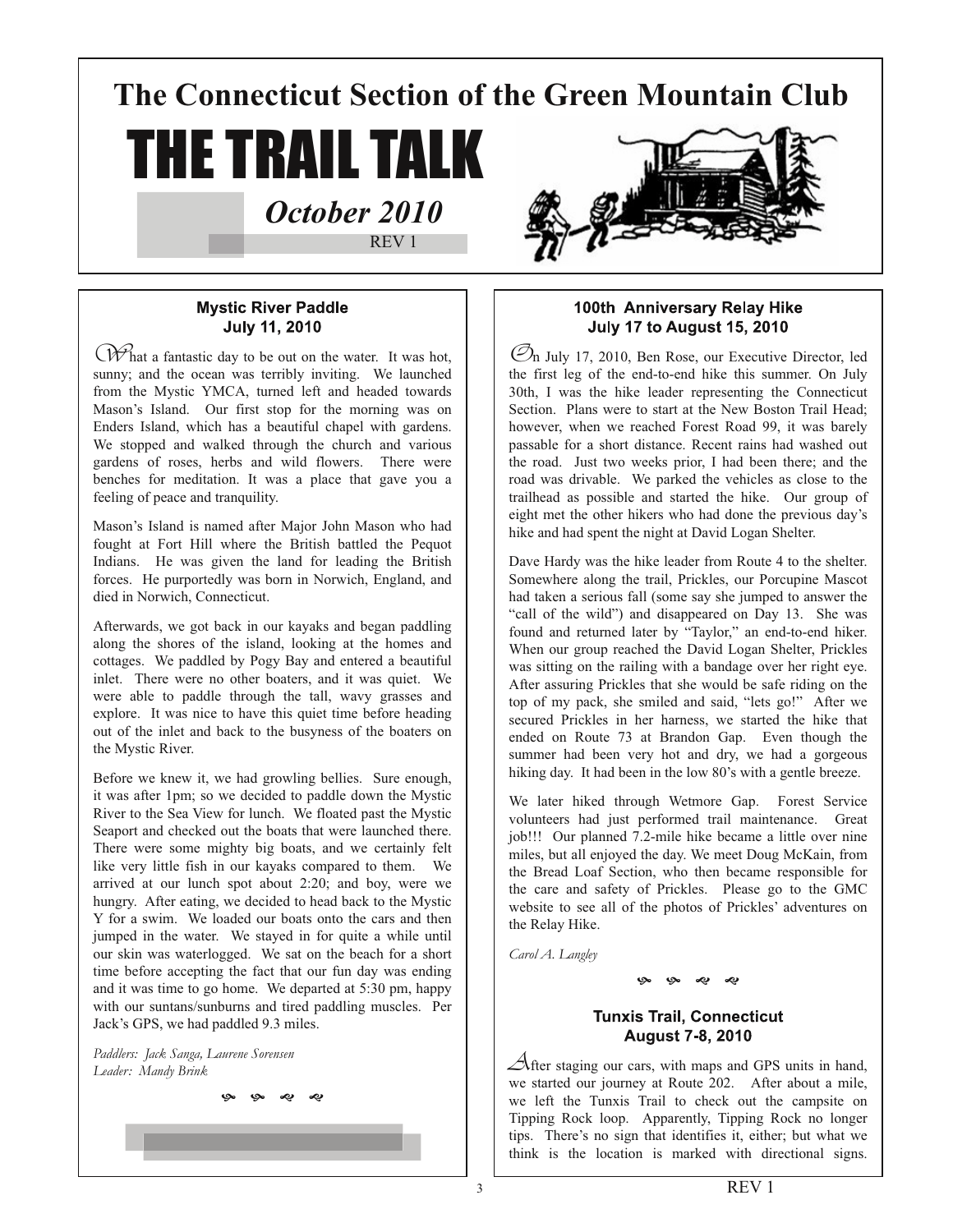### CLUB INFORMATION

http://www.conngmc.com

#### **Officers & Executive Committee**

#### Carol Langley—President

(860) 621-2860, cosmical14@yahoo.com Dick Hart, 1st Vice President, Trails & Shelters

(203) 484-9925, ihike@sbcglobal.net

Jim Robertson, 2nd Vice President, Activities

(860) 633-7279, jrobert685@aol.com

Laurene Sorensen, Director To The GMC

(401) 965-6724, laurenesorensen@gmail.com

#### Dan Zelterman, Secretary

(203) 230-9108, daniel.zelterman@yale.edu

#### Jack Sanga, Treasurer

(860) 648-9614, jsanga@cox.net

Laurene Sorensen, Reporter to the Long Trail News (401) 965-6724, laurenesorensen@gmail.com

#### **Inquiries**

Please direct all inquiries regarding the Club to the President:

| Carol A. Langley      | $(860)$ 621-2860     |
|-----------------------|----------------------|
| 67 Pondview Drive     | cosmical14@yahoo.com |
| Southington, CT 06489 |                      |

#### **Articles**

The Trail Talk is published four times a year in January, April, July and October. Activity schedules are included in each issue. Reports of activities and articles must be sent to the editor no later than the tenth day of the month of the publication. Send articles to:

| Mary O'Neill            | $(860)$ 836-3736,            |  |
|-------------------------|------------------------------|--|
| 421 Tolland St          | $maxmaera(\theta)$ gmail.com |  |
| <b>Unit 114</b>         |                              |  |
| East Hartford, CT 06108 |                              |  |

#### **Membership**

When filling out the form to join or renew, circle the Connecticut Section on the application to receive, at no extra charge, the Connecticut Section's newsletter and activity schedule.

| Individual Adult                                     | \$40.00  |  |
|------------------------------------------------------|----------|--|
| Family                                               | \$50.00  |  |
| Senior (70 or older) or Limited Income               | \$22.00  |  |
| Nonprofit or Youth Group                             | \$50.00  |  |
| Business or Corporation                              | \$150.00 |  |
| $\epsilon$ and annual dues to (can also nay online). |          |  |

Send annual dues to (can also pay online):

The Green Mountain Club 4711 Waterbury-Stowe Road Waterbury Center, VT 05677-9904

(802) 244-7037, www.greenmountainclub.org

**Connecticut Section of the GMC**

Post & Receive Messages, Photos, Other Activities

http://groups.yahoo.com/group/ct\_green\_mountain\_club/

Shortly after passing Tipping Rock, we arrived at the campsite. I would give it two stars. It's an adequate place to bed down for the night; yet there was no view of any kind, no water, and no privy.

Our trek progressed to Route 44 and the Farmington River Turnpike where the trail follows both of these roads for a short distance. The turn off from the Farmington River Turnpike into the woods is not marked; and I just happened to glance over to the side of the road and see a blaze.

We then proceeded somewhat uneventfully to Ski Sundown. At this time, Kevin decided that he'd rather not press on. Jim and I were disappointed but were happy to have had a chance to hike with him. After Kevin secured a ride back to his truck, Jim and I continued along the trail. After the steep climb to the ridge that rises over Lake McDonough, we decided to check out the overlook at the south end of the ridge; however, the trees had overgrown and obscured much of the view.

By this time, between this being Jim's second backpacking trip and my sock experiment starting to go awry, we were ready for the hike to be over; but we still had seven miles to go! Jim with is fatigue and I with my blistered heels pressed on and arrived at Roaring Brook campsite just before sundown. I would give this site three stars. It had surface water that was still running (although it was not roaring) despite the near-drought conditions and a nice view of the brook; but the site didn't have a privy.

The next day, we started the last seven miles. After about three miles, two Vikings blew by us on the trail. Notwithstanding their fast pace, the tall, blond backpackers hardly even looked flush with exertion as they smiled at us.

Around lunch time, we arrived at the parking lot and decided not to do the originally planned three additional miles along Hurricane Brook. Although not extensive, I think Hurricane Brook is probably one of the most picturesque areas in Connecticut; but considering how decimated the near-drought conditions had left the brooks and creeks that we saw along our way, we decided it probably wouldn't be worth the extra effort. Tired but satisfied, we made our way home.

We hiked 21 miles.

*Hikers: Jim Fritz and Kevin Vann Leader: Mary O'Neill*

ලං ලං ~ා ~ා

### **Mount Hancock and South Hancock Hikes. New Hampshire August 14, 2010**

 $\int$ ack and I arrived in Lincoln on Friday afternoon with enough time to get in a short day hike, so we picked a loop trail that leads up to Mt Pemigewasset (2557 feet). The hike ended up being four miles and quite a decent climb. At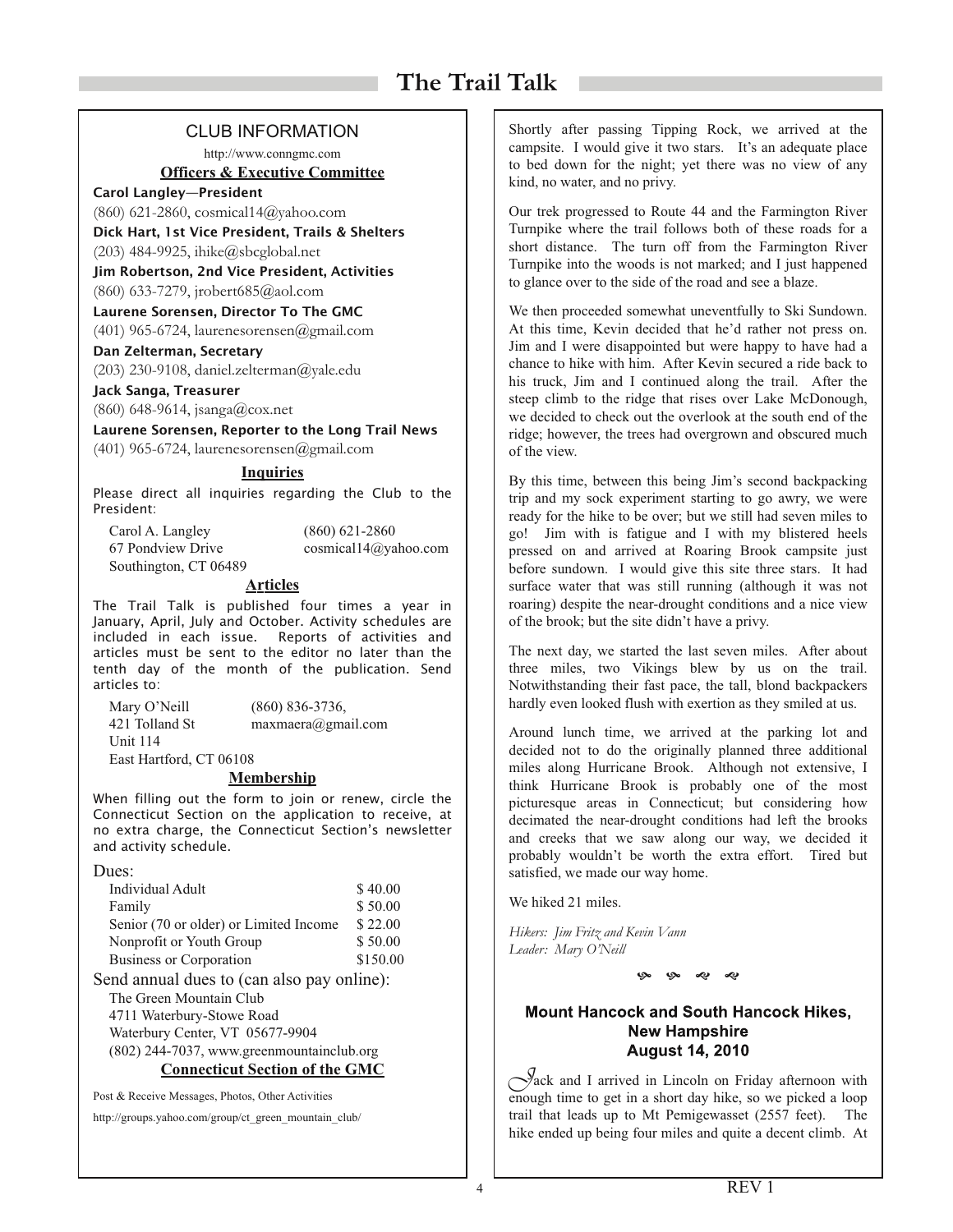the summit, the trail opens up onto a rock table with a great view. It was a clear day, and we could see for miles. On returning to the campground, we were joined by Jim and Grace. We settled in for a campfire and a game of Scrabble. Jim made fun of Mandy's two-word list that's tucked in with the board, well, until it became his best friend, and he soundly beat us all.

On Saturday morning, we headed up the Hancock Notch Trail to the Cedar Brook Trail. We had a bit of trail magic when we encountered Mike and Adam who had driven up that morning to join us for the hike. We came to the Hancock Loop Trail and had to decide whether to go north or south first. The book described the south peak as an unrelenting climb up. That sounded good to us, so off we went. The book was correct. It was a good climb up. Our first summit for the day was South Hancock at 4319 feet. The north peak, Mount Hancock at 4420 feet, had the better view. We were happy that was our second peak; we had lunch at the top. After a short break, we had an uneventful trip down. Once we were back at the parking lot, Adam and Mike proceeded back to Connecticut. Jim headed to New York since he had a bike ride on Sunday. The lone remaining three went back to the campground. After dinner, we headed into the Lincoln Town Green for a free concert and ice cream.

On Sunday it was time to pack up and head home. This was a great prep hike for the Katahdin climb at the end of the month. Mileage for the day was about 8.5 miles.

*Hikers: Jack Sanga, Grace King, Jim Moore, Mike and Adam Shaw Leader: Mandy Brink*

≁

### **Baxter Antipasto: Abol Bridge to Abol** Campground August 26-27, 2010

 $\overline{\mathcal{O}}_n$  anticipation of the Big Baxter Bash (as described elsewhere in this newsletter), Mandy and I decided to get an early start on the outdoors confab by arriving a day early and warming up with some serious AT activity. Mandy needed to work late; so we left New Haven at the crack of noon, arriving at the Appalachian Inn in Millinocket, Maine, just in time for a beautiful sunset. Dinner at the lumberjack-themed Café was fine. Chatting with our server, we learned that she was also planning to climb Katahdin on Saturday.

Mandy and I awoke at 5 am with breakfast at the Café. Again. (Hey! This is a one horse town.) We caught our ride to Abol Bridge and were dropped off at the small ragged convenience store. Dan had a major nostalgia experience.

(Voice over background music: Yeah, I know what you must be thinking. A small convenience shack out in the middle of no-where can't be such a big deal, BUT this little

store represented the first sign of civilization after the end of the Hundred Mile Wilderness. Trust me on this. When this wild, starving man came out from two weeks in the woods back in 2000, he couldn't get enough cold soda and potato chips. Anyway. Fade back to the present...)

At 9 am we were in Baxter Park. Mandy had a friendly chat with the park ranger who sat at the entrance all summer and registered hikers entering the park. This was absolutely the nicest 10-mile section of the Appalachian Trail. Check out the photo of our lunch site: Clearly Mandy enjoyed every minute of this.



The trail followed a large stream with one set of waterfalls after another. Absolutely amazing! And then it got better – the waterfalls got even larger. We walked on a relocated AT trail along the shore of Grassy Pond that provided great views of the mountains. Later that day Mandy took a side trip, and we got separated. I hitched a ride along the Perimeter Road to Abol Camp but managed to receive a message from Mandy. When Grace King and Pam Wolfe arrived from Boston, we all drove back to pick up Mandy.

Post Script: The following day, on their climb up the Hunt Trail, Pam Wolfe and I ran into the server from the Café in Millinocket. Go figure.

*Hiker: Mandy Brink Leader: Dan Zelterman*

# Mt Katahdin Trip/Baxter State Park, Maine **August 27-29, 2010**

ලං ලං ~ා ~ා

 $\overline{\mathcal{O}}$ an and I headed to Maine on Thursday morning and stayed in Millinocket at the Appalachian Trail Lodge that evening. We had planned to hike the last 10 miles on the AT into Baxter State Park the following day. The lodge provided us with a shuttle to the Abol Bridge campground. It was a fabulous hike, and Dan will provide the details in the previous write up.

On Friday, after arriving into the Abol Campground in Baxter, we set up camp and waited for everyone to arrive. Half the gang was there, and the other half was under pressure to arrive by 8:30 pm when the gates close. Most of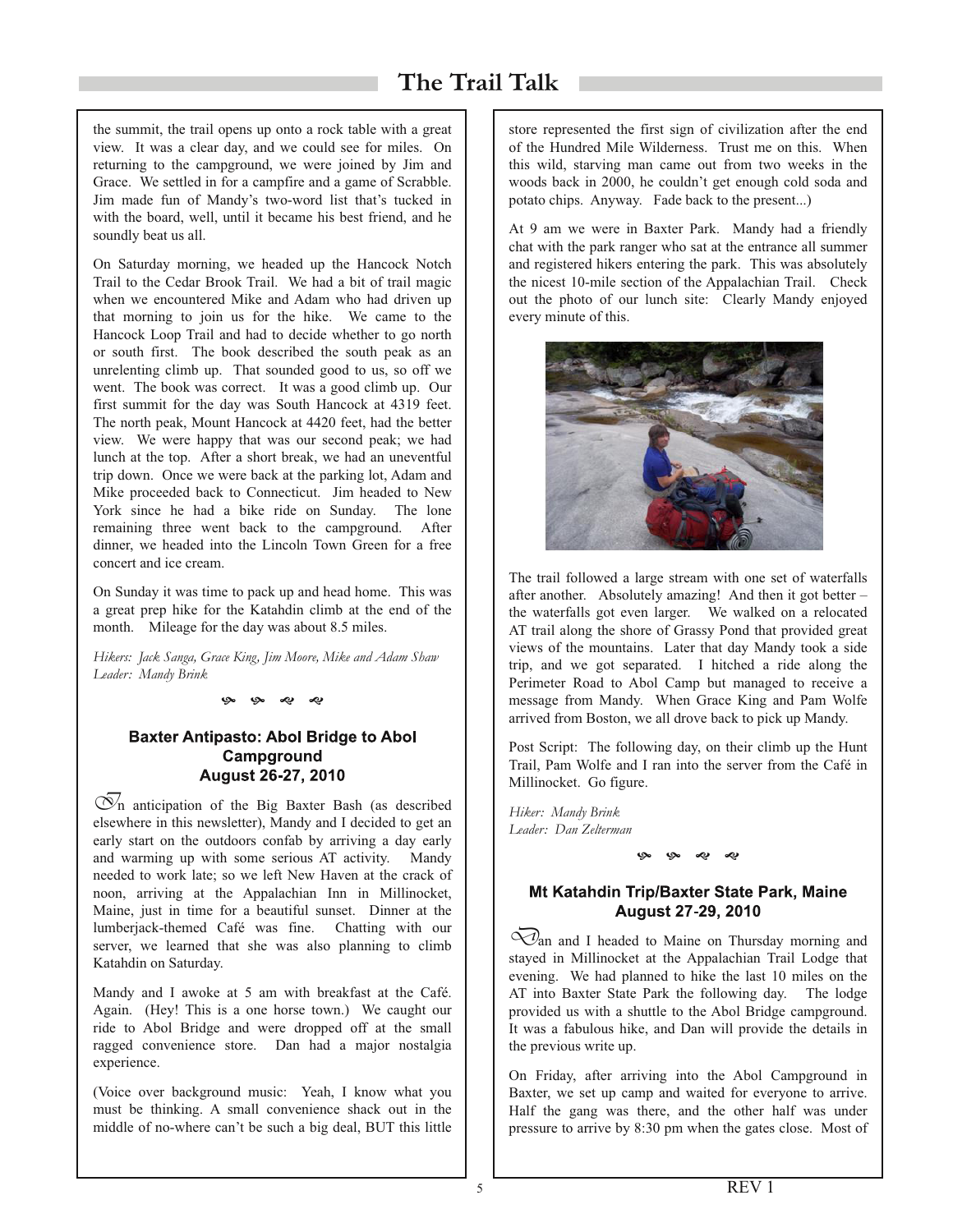the later travelers arrived in time except for the Boy Scouts, whose cars had gotten separated. One car arrived, but the other did not. The rangers were kind enough to keep the gate open until the other car found its way to the campground. With some coordination from Jim Moore, we were able to fill up most of the tent and lean-to sites. We spent the evening visiting with everyone at their various sites. We also enjoyed a campfire and snacks at the Shaw campsite.



On Saturday morning, Laura and Brian arrived to join us. They had stayed in Millinocket the night before. They were our wake up alarm. We grabbed breakfast and packed up for the day. We all weren't planning to hike the same trail, and Jim Moore began sorting out trail destinations and shuttle requirements. Sound confusing? It was, but he did a great job of figuring it all out. We headed out at various times on various trails, but everyone was out by 8:30 am. To summarize the different hikes, I'll just share who took which trails. Dan and Pam headed out to Hunt Trail and hiked to the Gateway. Mandy and Adam and Jim Moore hiked to Hamlin Peak. Grace was really ambitious and did both Baxter Peak and Hamlin Peak. Laura, Brian, Jim Fritz, Mary, Kristina, Barry, Mike, Lauren, Laurene,sorensen Dave and the Boy Scouts hiked to Baxter Peak and across Knife's Edge.

It was a sunny day with some clouds here and there. The breeze on Knife's Edge added a bit of a challenge to that hike. There are some spectacular pictures, which you can see on the GMC-Connecticut Section website.

At the end of the day, there was a community dinner back at the campsites. All were accounted for except Mandy, Grace and Adam who finished Hunt Trail in the dark. Everyone had a successful day and seemed happy about their hikes.

The original plan on Sunday was to hike some more, but we decided to give our hiking boots a rest and do something

different. Jim had a congratulations cake made for Grace for completing the 48/4000 footers in New Hampshire. We presented it to her after breakfast. After breakfast, some departed for home. Dave and the Boy Scouts went canoeing in Kidney Pond. Laurene decided to hike the 10 miles on the AT that Mandy and Dan had done the previous Friday. Pam took a short hike around Daicey Pond while Mandy, Grace, Mike, Adam, Lauren, Dan and Jim Moore went canoeing and swimming in Daicey Pond. The water was fabulous. Eventually, everyone who had not already left reconnected in the afternoon with their various carpools for the return trip home.

Many thanks Jim Moore for managing the more stressful parts of the trip coordination. He made arrangements with Baxter Park to reserve our sites and to obtain the park rules. He also coordinated site assignments for the participants as well as the shuttles back to the camp after the hike. Since we had done this trip two years ago, we had a concern that no one would have any interest. Well, we were wrong and had quite a bit of inquiry and a great crowd of participants. <sup>23</sup> hikers had participated this weekend. I got off pretty easy with just coordinating food and cooking equipment and cooking a lot of chili.

*Participants: Pam Wolfe, Dan Zelterman, Jim Fritz, Mary O'Neill, Laurene Sorenson, Mike, Adam and Lauren Shaw, Laura Brink, Brian Mooney, Kristina and Barry Grant, Grace King, Dave Kwiatkowski and Boy Scout Troop 157 from Weston, MA Co-leaders: Jim Moore and Mandy Brink*

#### ලං ලං ~හ ~හ

#### AT Kent to Ten Mile River **September 4-5, 2010**

Killing the proverbial two birds with one stone, this Labor Day weekend backpacking trip was both a GMC activity and the first shakedown trip to prepare my Boy Scout crew for a 2011 trek in New Mexico. We all met initially at the A.T. crossing on Route 341 in Kent. While Pete and I spotted cars at Bulls Bridge, Mike started south on the trail. The rest of us followed a bit later. Just past Mount Algo Shelter, Don, who was in the lead, came across a very large black snake on the trail. The estimated length was in the four- to five-foot range. The snake didn't stick around for long, crawling quickly into the surrounding leaves and underbrush. Once we had reached the Schaghticoke Mountain ridge, we enjoyed some good views to the east of the Housatonic River valley and to the west of New York. Temperatures stayed in the low 70's with periodic breezes to keep us comfortable. As we started our

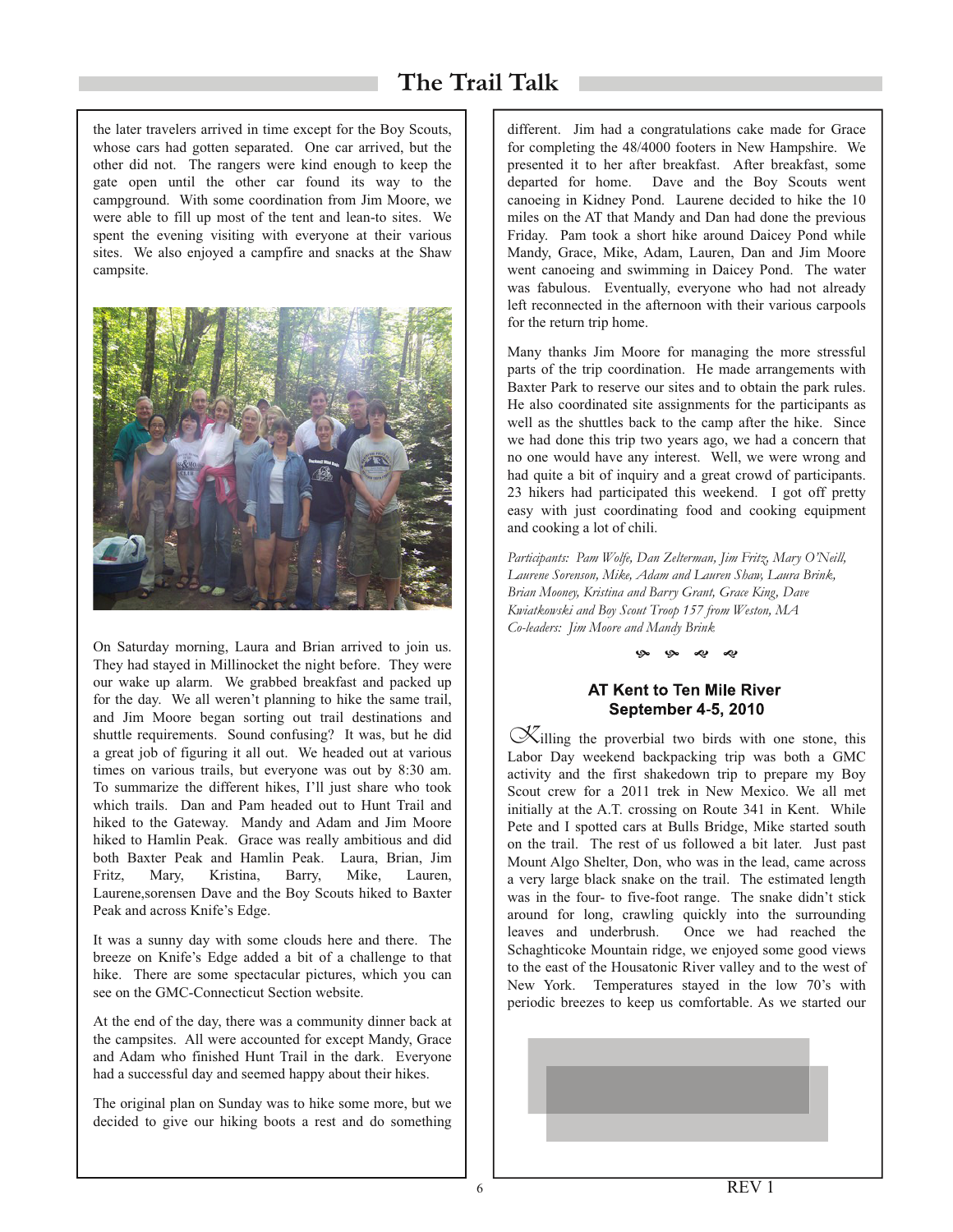descent down to the river, we met an AMC ridgerunner and several day hikers. Passing some old building foundations on River Road, we noted that the new AT guidebook for Connecticut-Massachusetts mentions that evidence of Housatonic Valley settlements that date as early as 4000 years ago had been found. This was a tidbit of interest to a couple of the Scouts who are history and archeology buffs.

We arrived at Ten Mile River around 3:30 pm, finding Mike already there with his Hennessey hammock strung between two trees. The rest of us set up our tents under the trees next to the grassy field. A major improvement to the TMR campsite is a new composting privy that has replaced the old pit outhouse. After getting water at the pump which had been relocated to near the Ten Mile River Shelter a few years ago, the Scouts went off to explore the riverbank while the adults swapped stories about hikes and equipment. Dinner preparation started not long after 5 pm. Mike demonstrated his alcohol stove and other lightweight gear. The demonstration was followed by the evening routines of cleanup, hanging food bags and more exploration.

Two families from New York State with young children and a dog came in late and set up camp in the field. A southbound, long distance wanderer from Florida was the only occupant at the shelter. By 8 o'clock, Mike had declared that it was "hikers' midnight" and most of us were drifting off to the tents.

An overnight low of 50 degrees was followed by a sunny morning during which we hiked back to Bulls Bridge. Mike wanted to do some extra miles for the weekend, so he left us and hiked north to Route 341. Pete, the scouts, and I piled into our vehicles for the ride home.

*Backpackers: CT GMCer Mike Dizazzo and Scouts Pete Jaisle, Don Green, Spencer Hurley, Blaine Levine, and Jimmy Robertson Leader: Jim Robertson*

#### ලං ලං ~හ ~හ

# **Cape Cod Trip** September 10-13, 2010

We all joined forces at the Outdoor Adventure Campground on Friday afternoon. Regina and Dave had arrived earlier and had paddled Salt Pond by the time the rest of us arrived. Mike cooked an awesome pasta dinner. We relaxed by the campfire and then decided to do an evening stroll down to the beach. After sticking our feet in the water and enjoying the serenity of the ocean, we headed back to our site for more campfire, s'mores, and wine.

On Saturday, Dave was up at the crack of dawn to ride to the bakery for fresh donuts. This was followed by Mandy's breakfast of McGMC bagel sandwiches. I guess you can already tell that there was no lack of food on our trip. We loaded up the kayaks and headed to a beach that Dave had spotted the day before. We launched ourselves into the Provincetown Harbor and proceeded to paddle from North Truro to the Long Point Lighthouse in Provincetown. Dave

and Regina explored the coastline. We all had a decent paddle with some good winds to give us a workout. Mike was in a sit up sea kayak that gave him a dump into the water, so he got the true test of the water temperatures. It seemed like we paddled forever before we felt like we were even getting close to the lighthouse. Per Jack's GPS, we paddled 4.1 miles to the lighthouse. We beached ourselves and had a nice lunch break. We watched some sailboats playing in the water, and we explored the area. Grace didn't feel a great need to paddle back; but after looking at the options (a long walk into Provincetown), she decided to join us on the paddle back.

We had been told that the wind would be to our favor on the return trip. Well, the wind had shifted, and it was just as much a work going back to North Truro. Grace, tired of paddling, accepted a tow from a local boater. I think we all envied her for a moment as she glided through the water on that motor boat. Finally, the beach got closer and closer. Back at shore, some of us took a dip in the ocean. It was delightful. We loaded up the boats and headed back to the campground for an afternoon snack. Per Jack's GPS, our paddle back was 4.9 miles.



Originally, we thought we'd bike on Saturday, but we were too tired for that. We enjoyed appetizers before we all loaded into Rob's van and headed to Provincetown. After dinner we walked around town while Rob collected cards for the various shows being advertized in town that evening. Back at camp, it was more campfire, snacks and wine. We did a late night hike to the beach. It was such a clear night; and we lay on the beach for a long time, watching the night sky and listening to the waves. We could have just fallen asleep; but it was getting cold, so we went back to the campfire to enjoy the last bit of embers. Regina had been nice enough to be the fire tender and kept the flames going.

On Sunday, Grace and Mike headed out to other commitments. The rest of us hopped on our bikes. Our first stop was the Highland Lighthouse, which we toured and climbed. Our second stop was the Truro winery. We stopped at the beach, rode ab lib and eventually ended up in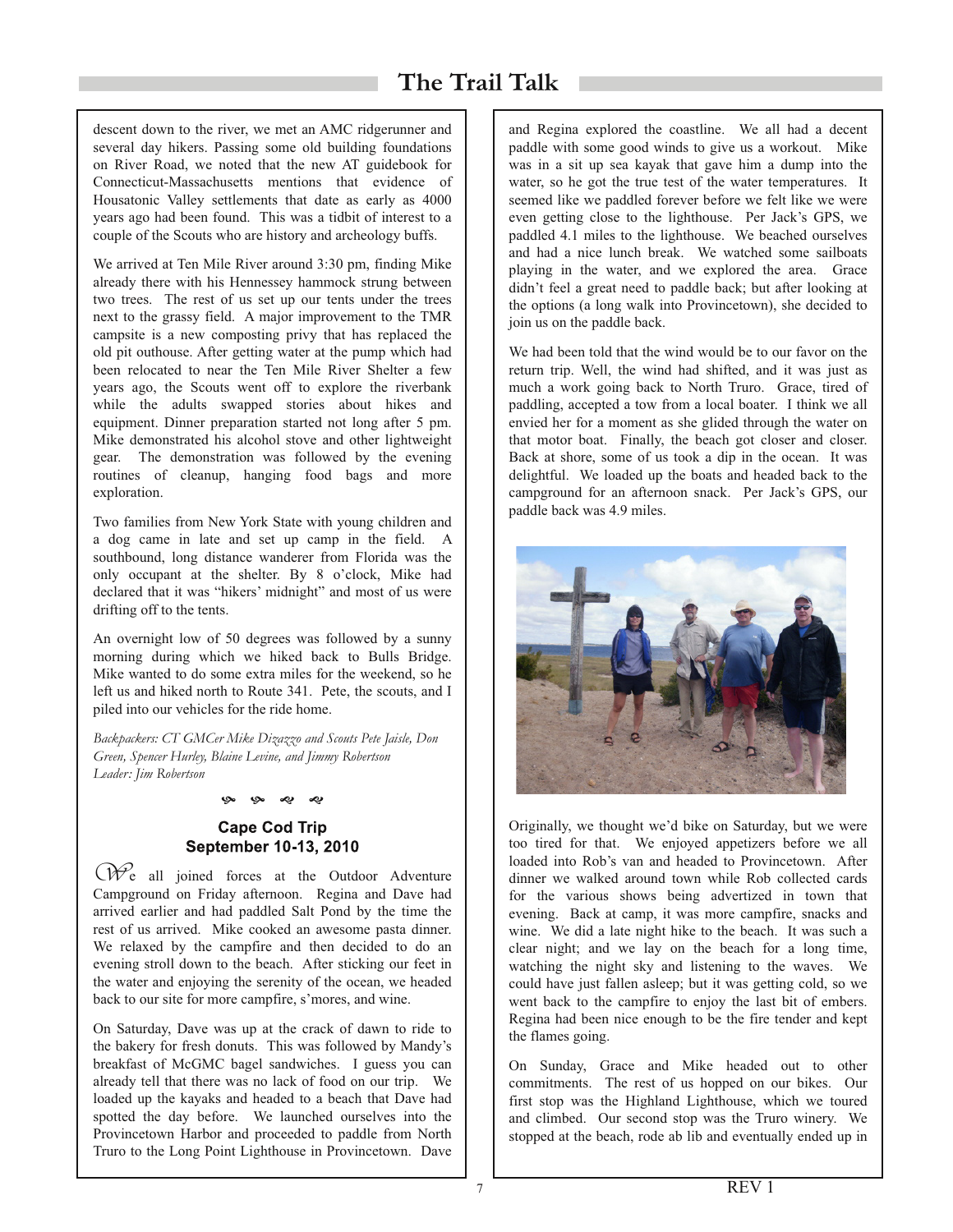Truro center. We had a late lunch on our way back to the campsite. Dave and Regina departed late that afternoon. Rob, Jack and Mandy drove over to Provincetown to hike to the Wood End Lighthouse. It was a fabulous walk in the early evening. We visited the Memorial Garden where the pilgrims actually first landed for a month before they went to Plymouth. Jack shared some of the information that he had learned from Bill Falconer on their trip in May. It was getting dark, so we headed back to the campsite for a lazy evening around the campfire.

On Monday we were up early to pack up. So long to Cape Cod for this trip, but we will be back.

*Participants: Rob Valley, Jack Sanga, Grace King, Mike Shaw, Regina and Dave Chatel Leader: Mandy Brink*

به به مې م

# **Nipmuck Trail September 19, 2010**

 $^{\circ}$ Che last Sunday of summer was an ideal day to enjoy a walk in the woods. This hike was another section in a series that I have been leading to complete the Nipmuck Trail. We hiked the entire West Branch and a portion of the East Branch of the trail in Mansfield. Eight eager hikers met at the trail crossing on Warrenville Road and drove a short distance to the southern trailhead of the West Branch on Puddin' Lane. Here we began our day's hike.

It took but a moment to become immersed in our surroundings. That sweet fragrance of the woods put aside all concerns and thoughts of chores waiting at home. The trail began with a brisk step, making for a good warm-up for the climb to the top of Wolf Rock, a large cliff. Here we enjoyed a rest and a snack. A large rock was perched at the edge of Wolf Rock. A discussion ensued as to whether this was a true glacial erratic. Those in the know insisted that it was not, for a true glacial erratic rests alone without any other rocks nearby. As we left Wolf Rock without a clear answer, two rock climbers were preparing for a descent down the cliff.

The West Branch crossed several roads through residential areas. Reaching Schoolhouse Brook Park, we took a side trail to Bicentennial Pond. All was quiet here. Two frogs, thinking they were well camouflaged, sat silently in the muck. Small lilly pads huddled amongst the cat tails and late summer wildflowers fringed the edge of the pond. The serene setting was clinging to the warmth of the fading summer.

This five mile section converges with the main line trail (which goes north to its terminus at the Connecticut-Massachusetts border in Bigelow Hollow State Park) and also the East Branch. Here at the North/South Junction we turned southeast onto the East Branch and began anticipating our lunch stop at 50' Rock. A mere tenth of a

mile or so found us at our lunch stop. Afterwards, we continued onward, arriving at the alarmingly dry Fenton River. When we reached the Iron Bridge (north), Jim R. and Jack decided to explore the Fenton River Trail. This white blazed one mile trail meets up again with the Nipmuck's East Branch. The rest of us stayed the course on the blue blazed path and we all met at the junction of the two trails.



It was only a few steps until we reached our cars on Warrenville Road. Being so close to UCONN, it was suggested that we stop at the Dairy Bar for ice cream. It was a perfect way to end a hike and reflect on another summer's passing.

*Hikers: Jack Sanga, Jim Robertson, Jim Fritz, Polly Silva, Deena Steinberg, Bill Falconer, George Jackson Leader: Sarah O'Hare*

# Appalachian Gap - Lincoln Gap September 24 - 26, 2010

∞

There were originally eight hikers who had been interested in this trip; however, by the day of the trip, we were down to three. We were then faced with a decision: do we take two cars for three people? I decided to call Cecilia Elwert, President of the Bread Loaf Section, to find out about a shuttle. She gave me several names. I called and left messages. Lonnie Fisher was able to provide shuttle service on Friday, the 24th. We met her at Lincoln Gap where we parked my car. Lonnie drove us to the Appalachian Gap. The cost was \$10.00 a person and well worth it for the time and gas that we saved.

On the trail by 11:30 am, we entered the Bread Loaf Wilderness and hiked in mud once again. There was a storm in the early morning hours that had dumped 1 1/2 inches of rain. The trail in this section becomes very rugged, and we climbed rocks with the aid of iron rungs staged as ladders. When we first approached them, I was perplexed as to how could this be done; but Don showed us how to do it - we were over the rocks and hiking along the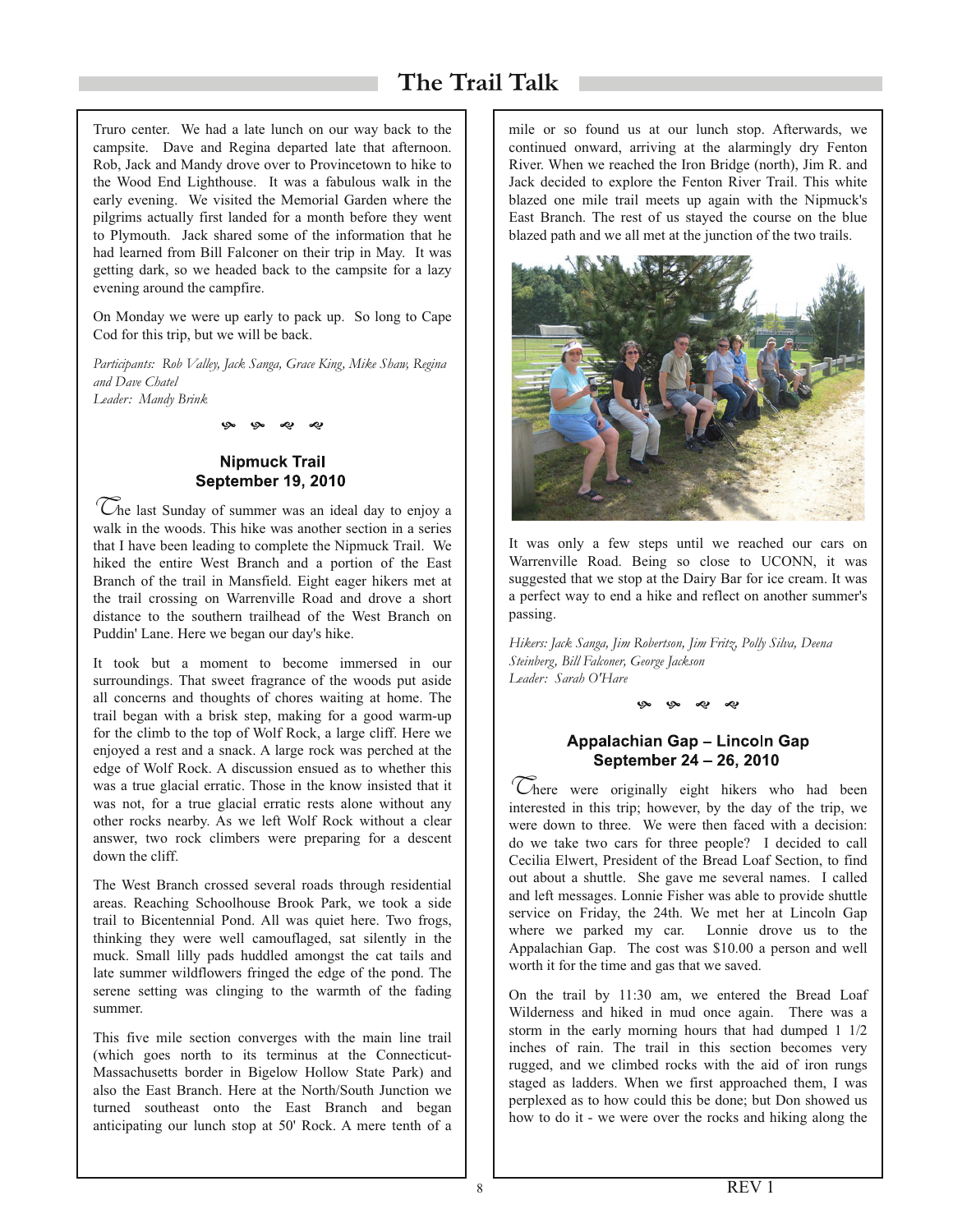trail in minutes. Our first stop was the Theron Dean Shelter which has a lovely view with an eastern exposure. While we were there, we encountered a hiker from Lebanon, Connecticut. The more you're on the trail, the smaller the hiking world seems to get. Yes, he has been sent all the info to join the Connecticut Section of the Green Mountain Club.

Henry bolted down the trail like a Gazelle while Don and I hiked along, climbing over rocks and more rocks. Where can our side trail be; we've been hiking for a while now? Suddenly, we see trail signs at the bottom of a hill, and look! The trail goes straight down through a bunch of tumbled rocks. I think if we had tents at this point, we would have decided to forget the shelter and set up camp for the night.

Yet, little did we know that the best was yet to come! We could finally see the shelter and hear the stream. 'This is great!' we thought. Then, we saw this huge rock with a ladder, and the distance from the ground to the ladder was too long for my short legs. After some deliberation, a decision was made for me to straddle the left side of the rock where I could hold on to tree limbs. I would cross the rock where there was a crevice and grab onto the ladder. *This is still better than working*, I reminded myself.

When we finally reach the Glen Ellen Shelter, we found that Henry's food is already hung and he is scouting the grounds. There was also a beautiful view to the east, and we were able to watch the moon rise. A few stars were visible. Then the clouds came racing in and our star gazing was over. With the windows and door open, Don and I crashed at the hikers midnight hour of 8 pm. Henry sat outside with his radio trying to get a weather report.

Up before dawn, we made breakfast, packed up, and were on the trail as the sun turned the sky a pale red. Red sky in the morning and gray clouds racing across the sky over our heads encouraged us to move at a quick pace. The trail was easy going, and we stayed on the ridge for most of the morning. The ridge had a few ups and downs. About 10 am, the wind picked up and blew relentlessly. We were hiking between 3430 feet and 4083 feet, and we soon had to put on our jackets because of the chill. When we reached Mount Abraham, the wind gusts were now approximately <sup>40</sup> miles per hour. Even though the view was 360 degrees, most hikers were sitting down - even the caretaker was huddled in a makeshift rock shelter.

Lunch was short. Afterwards, we started our descent of the rocks which had to be negotiated on our backsides. This took much longer than anticipated. Plus, we counted over a hundred people on the summit and the trail. We reached Lincoln Gap at 2pm. A decision was made to stay at a State Park and have an easy night. We drove to Smugglers Notch to secure a Lean-To and then made our selves presentable. We then joined the other GMCers at the Annual Appreciation Picnic at Waterbury Center.

Sunday morning at zero dark hour, the boys are rustling

around making breakfast and packing up. Now just where do these guys think they are going? I have the car keys!! We were at the trailhead of Bingham Falls at 8am. After a short hike, we reached beautiful waterfalls and saw many swimming holes for a hot summer day.

The day was still young. We wondered what else we could do before driving back to Connecticut. We knew that the Long Trail was just a short distance up Route 108. Taft Lodge was only 1.7 miles up the trail with an elevation gain of 1350 feet. We could do anything after climbing Mount Abraham! Charging ahead, we were making good time when the sky decided to open up. At first, it was just a little rain. Then, it was more rain. It looked as if we needed to turn around since we were not sure how long it would rain or how much further it was to the shelter.

We turned around and began our car trip home. By the time we reached Stowe Village to gas up for the journey south, the rain had stopped. We had a great breakfast in Waterbury at Max's, and we were good to go.

Thanks for joining me on this section, Don and Henry.

*Hikers: Don Hagstrom and Henry Smith Leader: Carol A. Langley*

بهہ بهہ میں می

### Ashley Reservoir Hike, Holyoke, **Massachusetts September 25, 2010**

 $^{\circ}$ Che day was made for hiking, a few clouds, temperatures in the 70's and a warm Autumn sun. We met at Bill's estate in Ludlow and were chauffeured to Ashley Reservoir. The parking area was full of cars, but they were there for a local soccer game. The first section was on a shady lane where the sounds of various animals were heard. A causeway lead across the waters to a peninsula. Then another causeway connected to a wooded shoreline trail. A second trailhead was reached before reentering an open shoreline. Most of the flora had been bushwhacked by the employees, but an occasional bloom still burst forth. Mallards were bottoms up amidst the water lilies. The trail is well used by walkers, hikers and bicyclists. After an incline, storage tanks came into view amongst the lodge pole pines along the trail. The far end of the reservoir gave great views of Mount Tom and the Holyoke Range which we hiked on during previous M&M hikes. The reported resident eagle was nowhere to be seen. Cormorants, Canada Geese and Mallards worked the shores for their pre-migratory flights. Back to the causeway, the shaded lane and transportation to Ludlow. Chili dogs, soft drinks and ice cream cake on the shores of Blueberry Pond finished the day. Thanks for making an old man feel young.

*Hikers: Sarah O'Hare, George and Shirley Jackson Leader: Bill Falconer*

ලං ලං ~ා ~ා